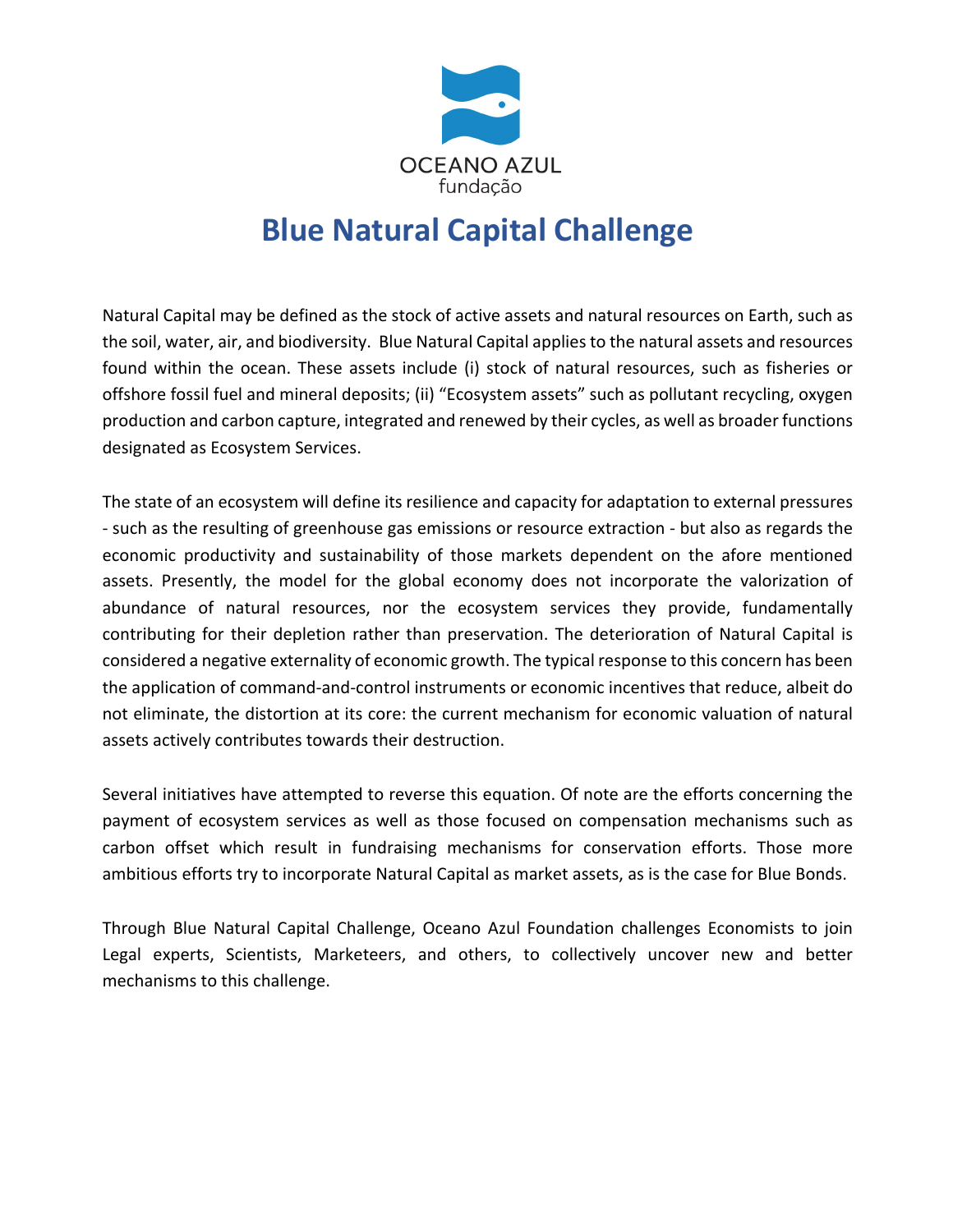

# **1st Edition | Take Less, Earn More**

In Portugal, fishing and aquaculture are currently the least lucrative sectors of the fisheries tier of the Ocean Economy. The most lucrative sectors are found at the final stages of the value chain, especially in final consumer sales. A fishing enterprises' profitability is diminished and the mean production per fisherman is significantly lower than in other European nations. Low, sector wide, productivity is aggravated by an absence of scientific knowledge concerning many of the fishing stocks as well as applicable technologies for the valuation of stock which would allow for the improvement of conservation and transformation efforts, and consequentially, market portfolio diversification.

The fishing industry has specific characteristics that are important to consider, such as that it is "an extractive activity of public goods which are renewable, however finite." The sector's turnover and productivity are limited by the resource's scarcity; therefore, its economic growth strategy must ground itself in a higher value per unit caught rather than volume of catch. The industries financial sustainability demands a more equitable profit distribution across the value chain.

The Portuguese Sea is rich in species' variety, although their abundance has diminished over time. Portuguese fishing industry has been described as one the most diversified in the EU, both in terms of fleet diversity as well as species caught: about 200 different species including, fish; bivalves; mollusks; and crustaceans. Being many of these low abundance species or species with marginal economic expression. This differentiating factor is currently undervalued, with fishermen's income being limited by the quantity of fish captured. In the fishing industry, quality will be the fundamental differentiating factor resulting in the appreciation of the sector. In order to implement such a strategy, public and private sector efforts must be channeled towards undergoing structural and organizational changes which will enable the sought-after paradigm shift. A breadth of solutions may arise focused on certification systems for catch practices and processes, quality seals, or Protected Designation of Origin; appreciation by means of the creation and expansion of marine protected areas; directed consumer campaigns; or incentives for product diversification at the sales point;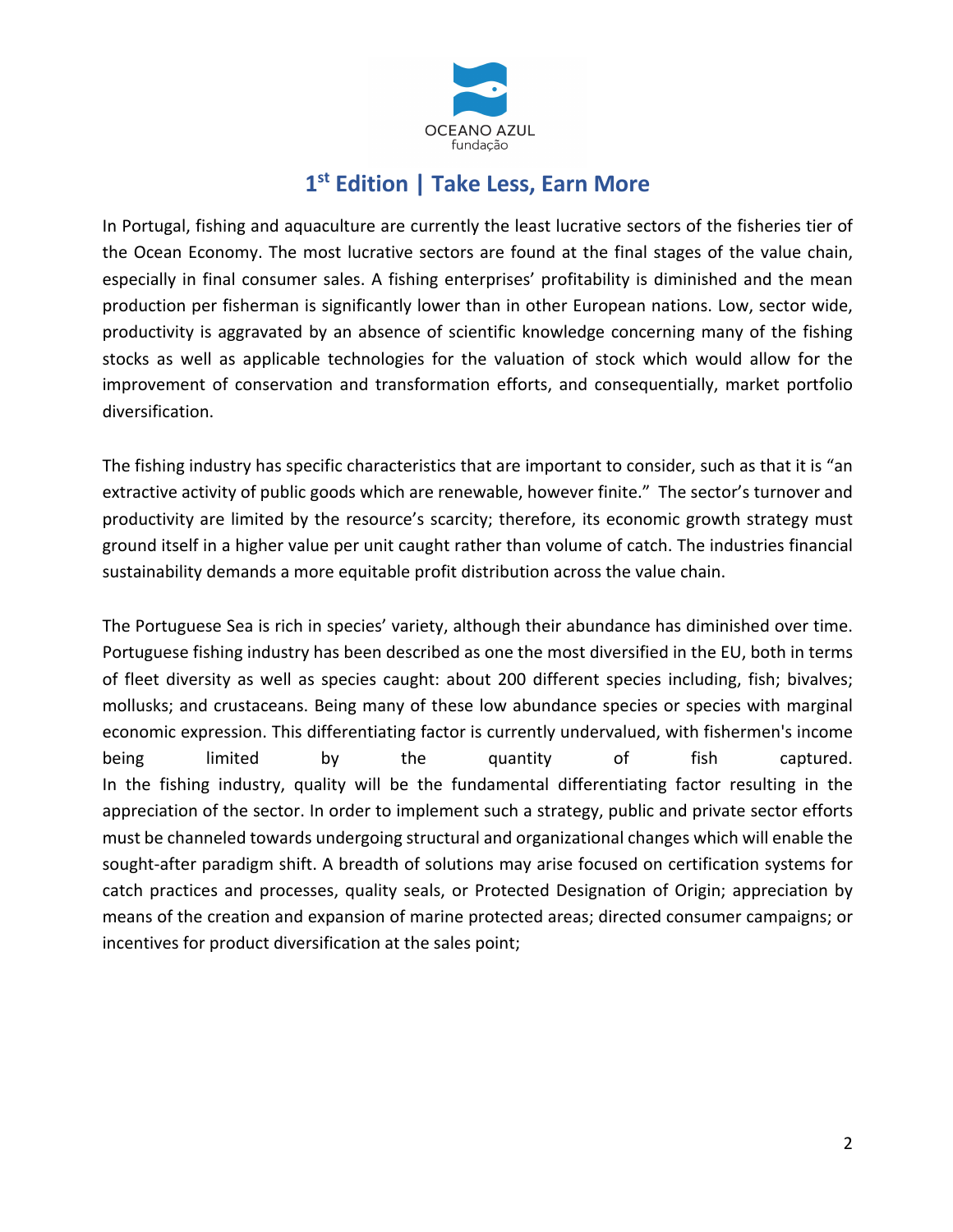

# Regulations

# **Article 1 | Nature of the Challenge**

#### **1. Scope**

a. The articles herein establish the rules for candidacy and functioning of the "Blue Natural Capital Challenge", a financial contribution made by the Oceano Azul Foundation, hereafter referred to as the Promoter, allocated by means of a contest with the aim of finding a solution to a problem by means of the implantation of economic instruments, accompanied by legal, scientific and financial elements that can quantify and value the blue natural capital.

#### **2. 1st Edition**

a. The theme of this first edition is "Take Less, Earn More" and it is focused on the appreciation of fish stocks in Marine Protected Areas (MPA) and surrounding areas, rooted in the concept of Blue Natural Capital, and with the goal of valuing and protecting fish stocks by means of a demonstration project ready for implementation.

#### **3. Contest Goals**

- a. Selection of an implementable demonstration project associated with Marine Protected Areas (MPA) and surrounding areas within national jurisdiction which promotes the value appreciation of fish stock whilst simultaneously i) increasing profitability for fishermen, ii) reducing the volume of catch, and iii) increasing resources' availability in the Ocean.
- b. The proposal must constitute an economic intervention, aligned with legal (e.g. legislative changes) and communicational (e.g. marketing initiatives) initiatives, which will create the opportunity for an increase in revenue for the fishermen and an increase in biodiversity, without resulting in a significant increase in the selling price to consumers.
- c. By means of a practical case study, the project must show itself capable of inverting the destructive mindset surrounding marine natural capital, making its value appreciate. The proposal must materialize as an implementable demonstration project (in other words, ready to be submitted/proposed to relevant entities) that changes the current situation, assuring that natural capital is incorporated into political action.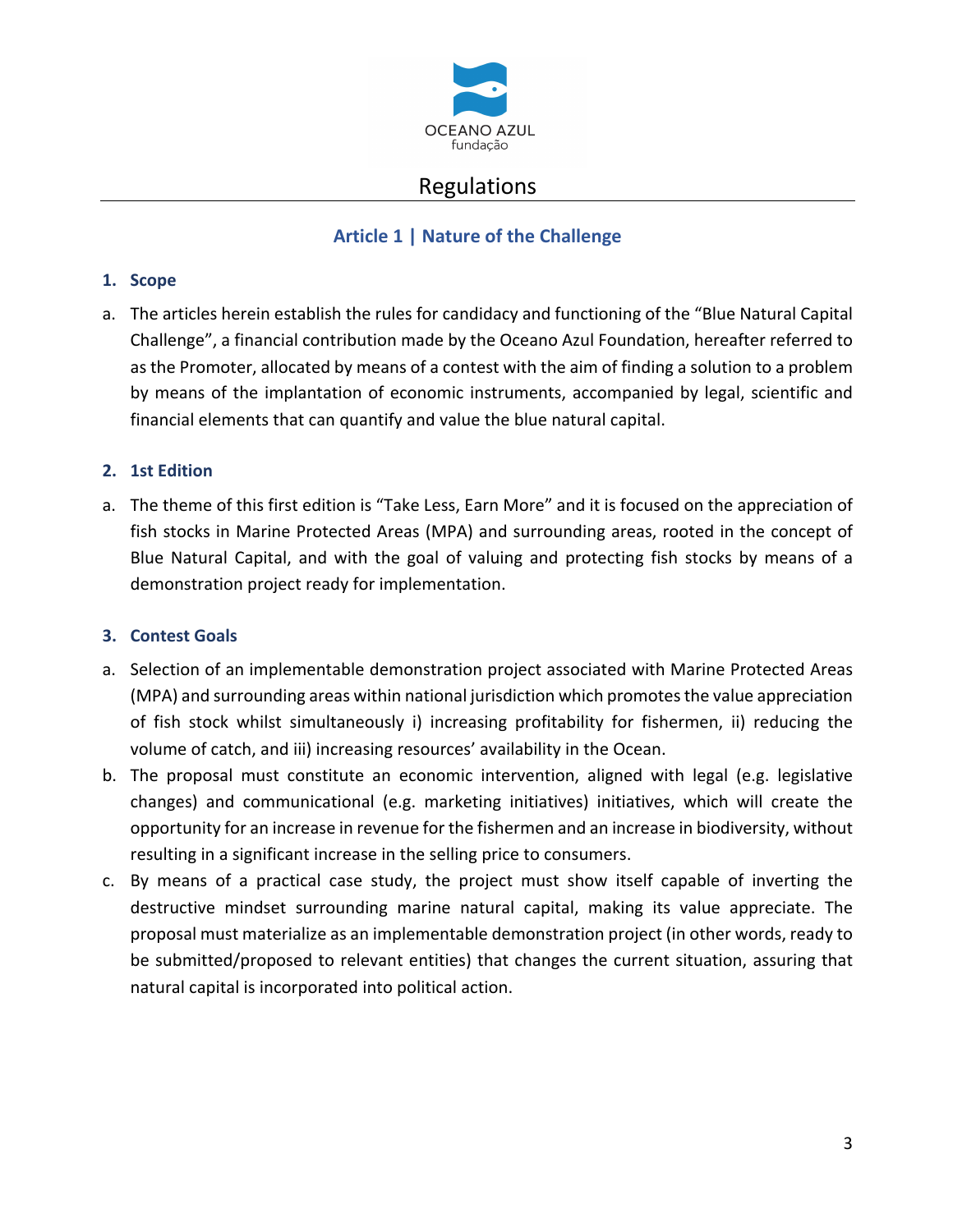

# **Article 2 | Proposals**

### **1. Eligibility**

- a. The proposing solutions for the 1st Edition of the contest "Blue Natural Capital Challenge" must frame a local case study of Marine Protected Areas, in Portugal, and their enveloping areas, being eligible the entirety of the National Territory, not excluding its extension to other geographic domains depending on the strategic justification.
- b. The Project, object of the proposal, must have its successful conclusion until the 31st of December 2023.
- c. The proposal must be carried out by a consortium which includes private, public, or collective entities that are for or not-for profit, national or international. Preference will be given to multidisciplinary consortiums in the fields of economics, law, fisheries biology, ecology, and marine sciences.
- d. Independently of the consortium's constitution, the project must be coordinated by a single beneficiary entity, expressly designated for that purpose, legally constituted according to Portuguese law, headquarted in Portugal, to whom will be attributed the entirety of the financial instalment (hereafter referred to as the "Coordinating Entity").
- e. The proposal must be submitted by the Coordinating Entity with an indication of a person to be contacted, who will at his/her responsibility ensure the fulfilment of the obligation to report to the Promoter as well as subsequent payments to members of the consortium.
- f. The Coordinating Entity must designate a Coordinator of the Consortium, who may or not overlap with the designated person of contact for the Coordinating Entity, be he/she internal or external to the organization.

#### **2. Submission of Proposals**

- a. The Proposal must be submitted by 23:59 GMT on the  $22^{nd}$  of May 2022, in a single email addressed to application@oceanoazulfoundation.org with the subject "Proposal for the Blue Natural Capital Challenge – 1st Edition [Full name of the Coordinating Entity]"
- b. The proposal must consist of the joint submission of the following elements:
	- i. A proposal which presents the demonstration project under development, which must include a well-defined Why, What, When, and How approach, that responds to all the goals announced in Article 1, nº3. This proposal must simultaneously include a geographic framework, communications strategy, all predicted: Products; Deliveries; and Results (i.e., reports, digital/multimedia contents, etc…) The proposal must be no longer than 15 pages of A4 (12 font), including annexes.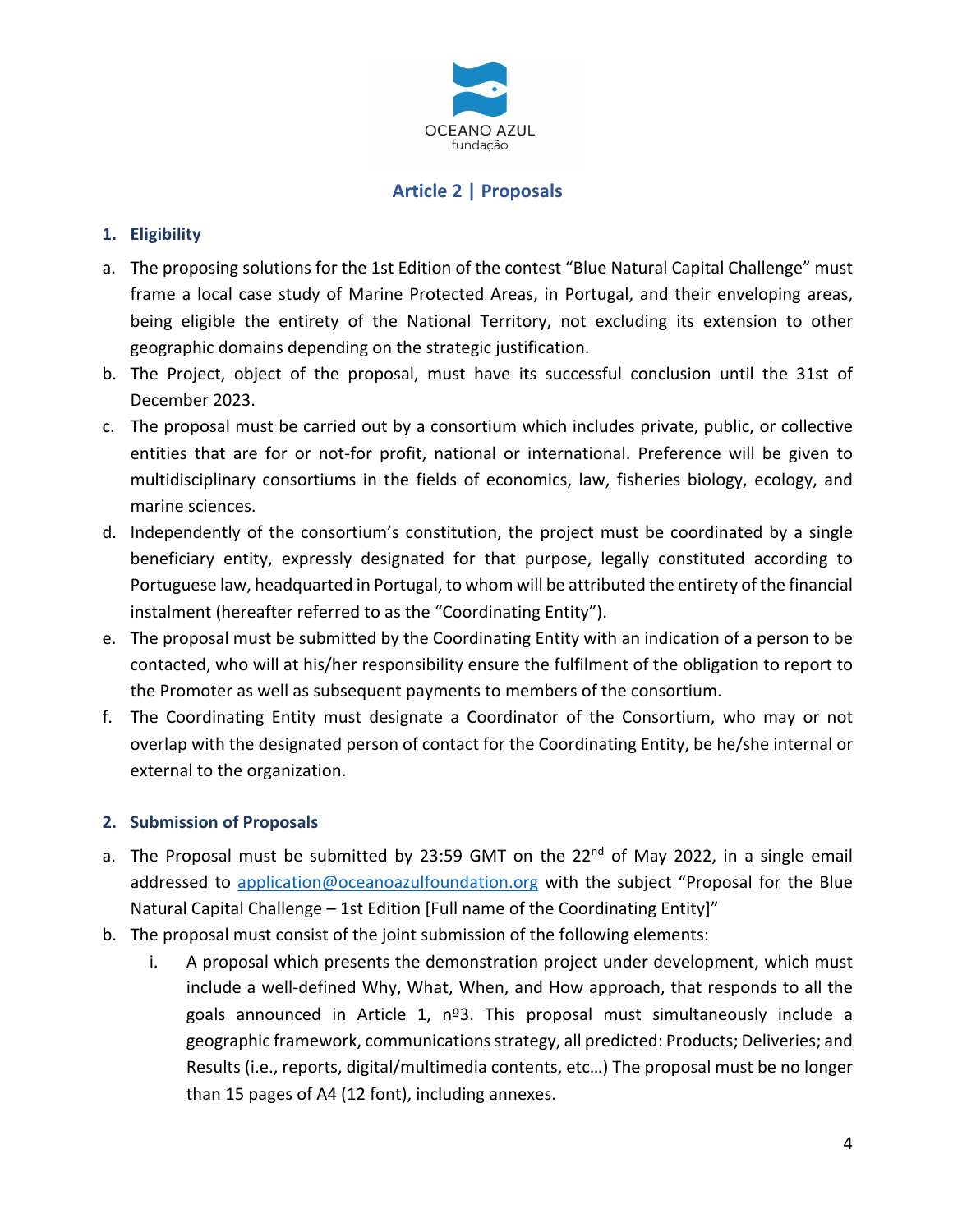

- ii. A Timeline for implementation which includes implementation of all activities foreseen; their correlation with the predicted product and result delivery phases previously specified; as well as the Key Project Indicators (KPIs), in no more than 2 pages size A4 (12 font).
- iii. A Global Budget, detailing the types of expenditures for each partner in the consortium, as well as the amount to be paid in remunerations, including a reasoned explanation for the expense.
- iv. A model for the governance as well as the constituency of the Consortium, in no more than 2 pages size A4 (12 font).
- v. A summarized CV of the Consortiums' Coordinator and, if pertinent, the coordination teams' members; limited to a maximum of 2 additional pages (12 font).
- vi. A written confirmation from the Coordinating entity, receiver of the financial contribution, accepting, and assuring the compliance of, the terms stated in the present document, validation of the elements submitted to the contest as well as an indication by the Consortium Coordinator.
- vii. Certificate of registration or equivalent documentation from the Coordinating Entityproof of its legal validity.
- viii. Certificates issued by Social Security, as well as the Taxation administration (Autoridade Tributária e Aduaneira) attesting full compliance with the respective fiscal obligations.
- c. Those elements that constitute the proposal must be submitted exclusively in PDF format, written in English (with the exception of any certificates mentioned in subsections vii and viii in b of the present number). Should the resulting file be too large to simply send via email, submissions may be submitted by means of a WeTransfer link or equivalent service.
- d. The Proposal may be complemented with other annexes, free format, if deem advantageous and absolutely pertinent (e.g., video, report, study).
- e. Despite the proposal fulfilling all the listed requirements, the Promoter reserves the right to request clarifications and/or additional documentation during the proposal evaluation and selection phase.

# **3. Evaluation and Selection of proposals**

- a. The Promoter is responsible for the proposals' evaluation and selection process.
- b. Only complete proposals shall be evaluated, in other words those that comply with number 2 of the present article.
- c. Evaluation of these proposals will have as base criteria the quality and merit of the proposal as well as shown capacity to respond to the objects defined in Article 1. The remaining decisionmaking criterion are: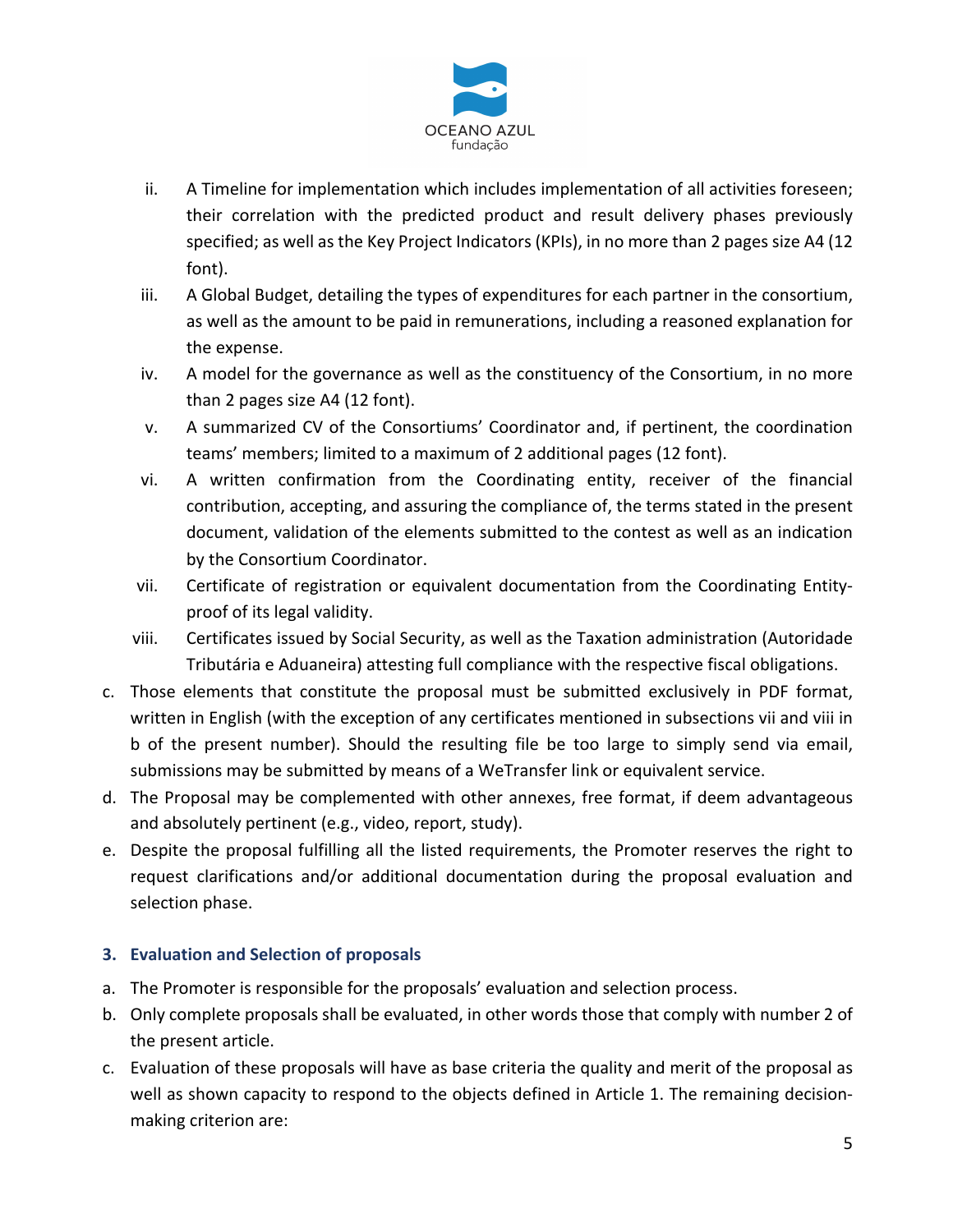

- i. Demonstration of efficacy as well as a lasting and measurable impact.
- ii. Innovation and creativity in the developed solution to the proposed challenge.
- iii. Rigor in the framing of and knowledge regarding the subject that is being tackled, as well as and understanding of the realities of the industry on a national scale.
- iv. Multidisciplinary, uniqueness, and affinity of the consortium.
- v. Alignment with the concepts of Blue Natural Capital as well as lessons learnt from analogous projects in other geographies. The proposal must go further than what has, up until the present, been done; it must also be replicable and scalable.
- vi. Transparency and clarity of the proposal.
- vii. The Proposal must demonstrate how it seeks to bring itself to fruition.
- viii. Parsimonious use of the financial instalment.
- ix. Potential for the development of future projects with the Promoter.
- d. The process for the evaluation of the proposals will occur in the following phases:
	- i. 1st Phase: Evaluation of the elements submitted by complete proposals, considering the criterion described in the previous number.
	- ii. 2nd Phase: The most promising proposals will be invited to a closed pitch, to present their idea at a date to be arranged between the Promoter and the Coordinators of each Consortium.
- e. It is the responsibility of the Jury, composed by people designated by the Promoter, to make the final decision of which proposal will be selected.
- f. The Jury reserves the right to invite or consult one or more external specialists, not candidates nor those directly or indirectly involved in any project candidate to the present Challenge, which may support the Jury in the evaluation of a proposals merit during the phases indicated in d.
- g. Notification of the winning proposal will be made directly by the Promoter to the Coordinating Entity by the 30th of June 2022, along with the financing protocol which includes all the rules for financial execution.
- h. The proponents will bear all costs and expenses related to the preparation of the proposals.
- i. The Promoter will freely decide, exclusively at its own criteria, as regards any and all aspects with its decision being final and unappealable.
- j. The Promoter reserves the right not to adjudicate the work to any candidate.

#### **4. Financial Instalment**

a. The total amount for the 1st Edition of the "Blue Natural Capital Challenge" is of, at most, one hundred and fifty thousand Euros, VAT included if applicable, in the form of a instalment, to be attributed in its totality to one project.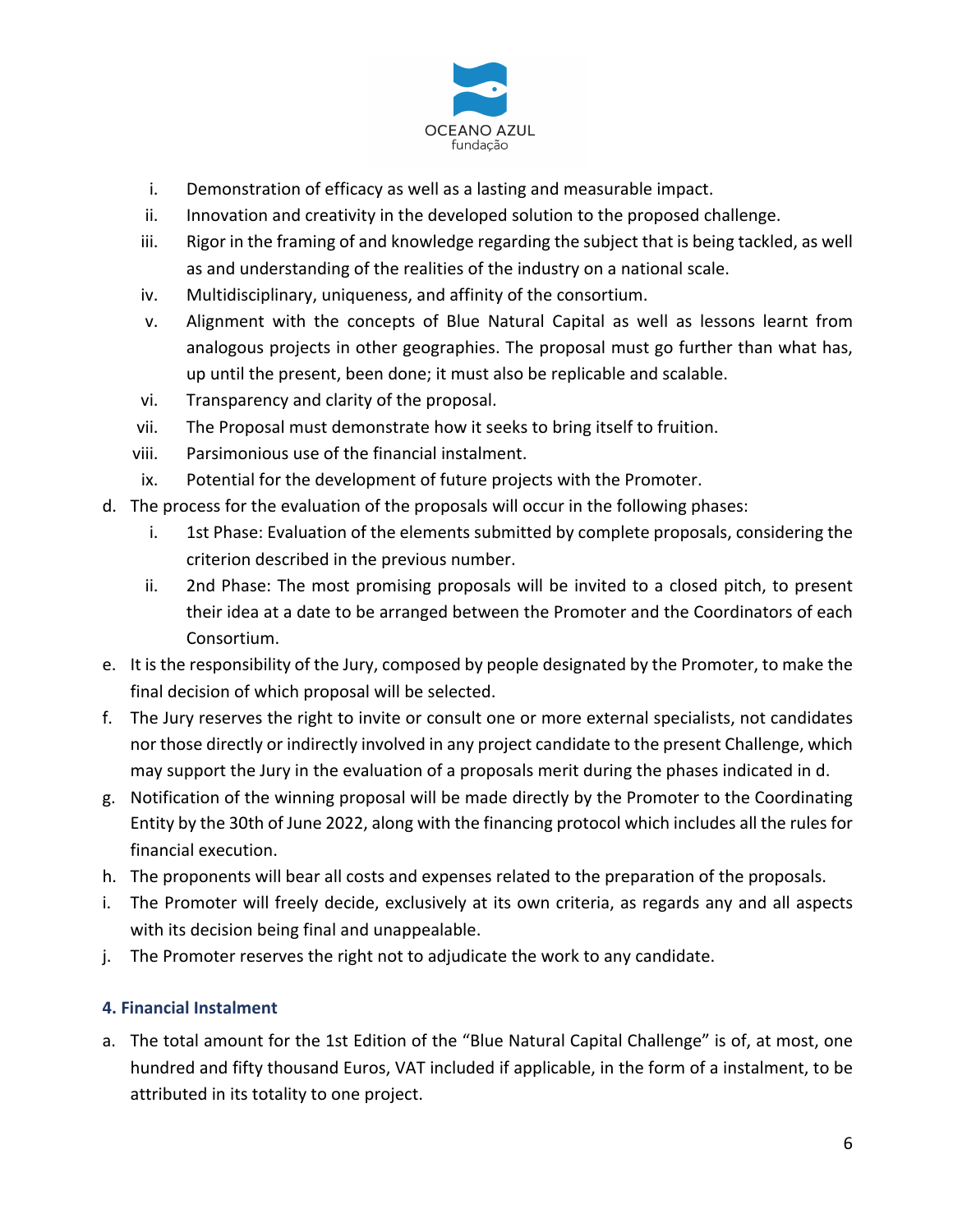

- b. The financial instalment shall be attributed as a pecuniary amount dependent on the signing of a contract or protocol, which defines the obligations between the parties, namely the Promoter and the Coordinating Entity.
- c. The financial instalment shall be made in a total of the tranches:
	- i. The first tranche in an amount no greater than 50.000 euros, VAT included if applicable
	- ii. The second tranche, dependent on the delivery of a midterm evaluation report, in an amount no greater than 50.000euros, VAT included if applicable.
	- iii. The third tranche upon conclusion of the project, referential to the remaining amount budgeted, dependent on the delivery of the final project proposal and the final report.
- d. All forms of expenses are eligible except:
	- i. Administrative expenses and overheads which exceed, as an aggregate of all the entities in the consortium, more than 10% of the proposed budget.
	- ii. Expenses such as products, services, or contractual obligations that may be considered illegal, bellicose in nature, expenses with fines, judicial proceedings, or financial sanctions.
- e. The allocation of the financial contribution must be clear as regards its recipients and types of costs, discerning, if foreseen, the overheads and administrative expenses (if they exist), labour expenses, services provided, asset acquisition, travel expenses, representations made on behalf of the consortium, and production of materials.
- f. The Promoter reserves the right to discontinue or revoke the financial instalment in case it is verifiable that the beneficiary did not meet specification contained within this document and/or in the contract or protocol signed.

# **Article 3 | Development and oversight of the project**

#### **1. Steering Committee**

- a. The Blue Natural Capital Challenge establishes a Steering Committee for the winning project which has the aim of overseeing the respective development, assuring effective communication between parts, and the fulfilment of the workflow timeline.
- b. The Steering Committee will be composed of, at least, one member of each participating party, namely the Promoter, the Coordinating Entity – including the Coordinator of the Consortium, and external members specializing in Blue Natural Capital, to be specified by the Promoter.
- c. External members specialized in Blue Natural Capital referred to in the previous item will have access to the development of the project, having the right to request clarifications and recommending adaptations to the same.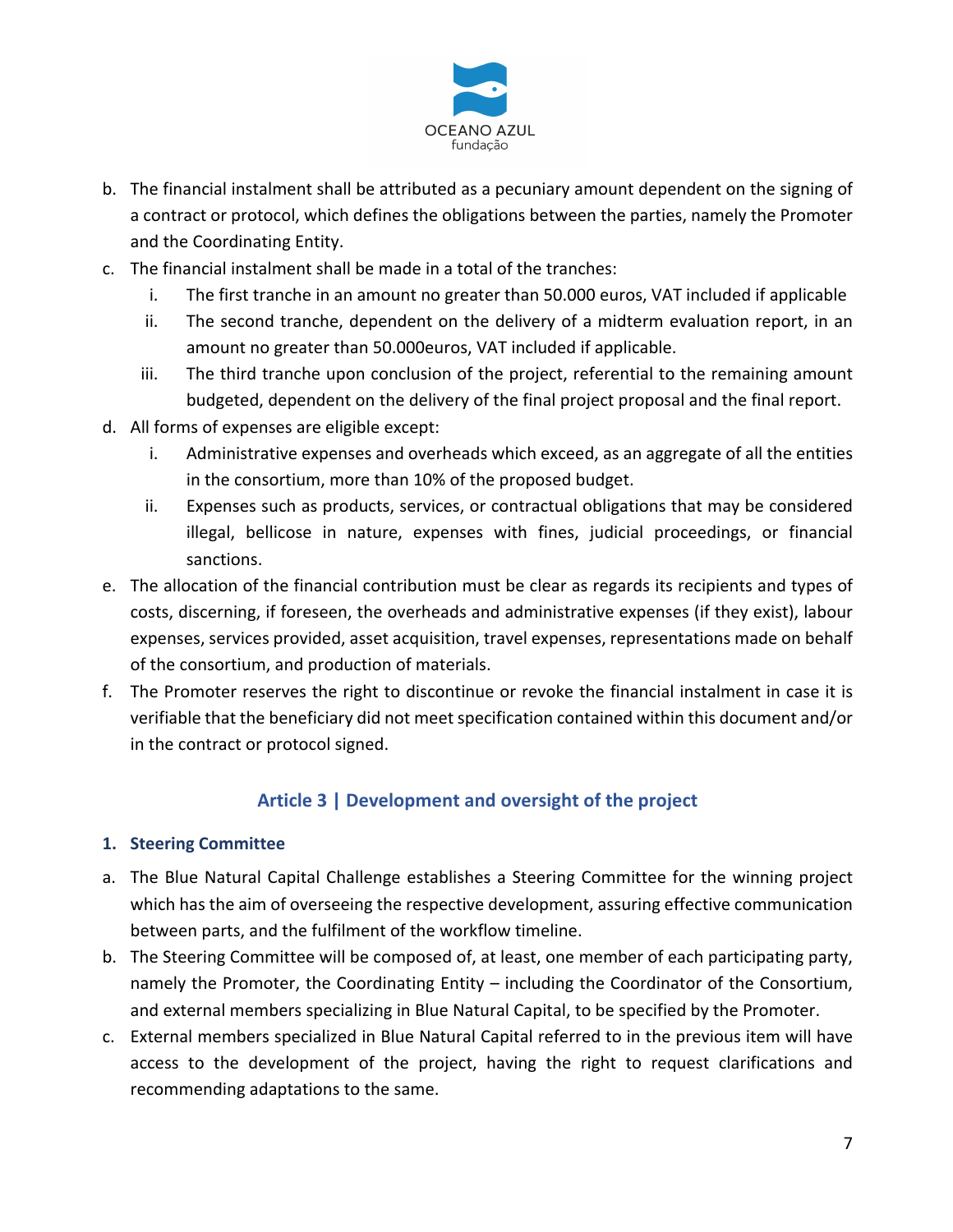

- d. The Steering Committee must meet, at a minimum, every trimester, checking on the progress of the project as well as the fulfilment of deliverables and results, such as KPIs, from which the Promoter proceeds with the validation, and if applicable, the payment of the tranches as stated in item 4 section c of article 2.
- e. The number of Steering Committee meeting foreseen does not impede the scheduling of additional sessions if at any point they are deemed necessary, and requested of the Promoter, by the respective members.
- f. The functioning of the Steering Committee will be managed by the Promoting entity, responsible of the calendarization, scheduling, invitation, regulation of the functions, according to standards to be included in the protocol or contract to be celebrated amongst the parties.
- g. The Coordinating Entity for the Consortium assures that all recommendations that occur as a result of the Steering Committee meetings are integrated into the project, in articulation with the Consortium Coordinator, if applicable.

# **2. Communication and Reporting**

The Coordinating Entity winner of the project commits itself to:

- a. Cooperate with the Promoter on a communications plan for the project, an integral part of the contract or protocol to be celebrated with the Coordinating Entity.
- b. Provide every trimester an Interim Short Report on the projects progress and budgetary execution, updated and presented at each meeting of the Steering Committee. Whenever requested these must be complemented by communications content, including multimedia support.
- c. Provide a Midterm Report with the projects progress and budgetary execution, at the half way point of the agreed timeline for the project.
- d. Provide a Final Report with the project's progress and budgetary execution, up until the submission of the project, until the 31st of December 2023.
- e. Make him/herself available to represent the consortium in national and internation forums, in strict articulation with the Promoter.
- f. Any and all materials and communications made by the project will make reference to the financial support attributed the Oceano Azul Foundations' "Blue Natural Capital Challenge" and will include the logos of the associated entities, respecting the rules that may come to be established in the contract or protocol to be celebrated